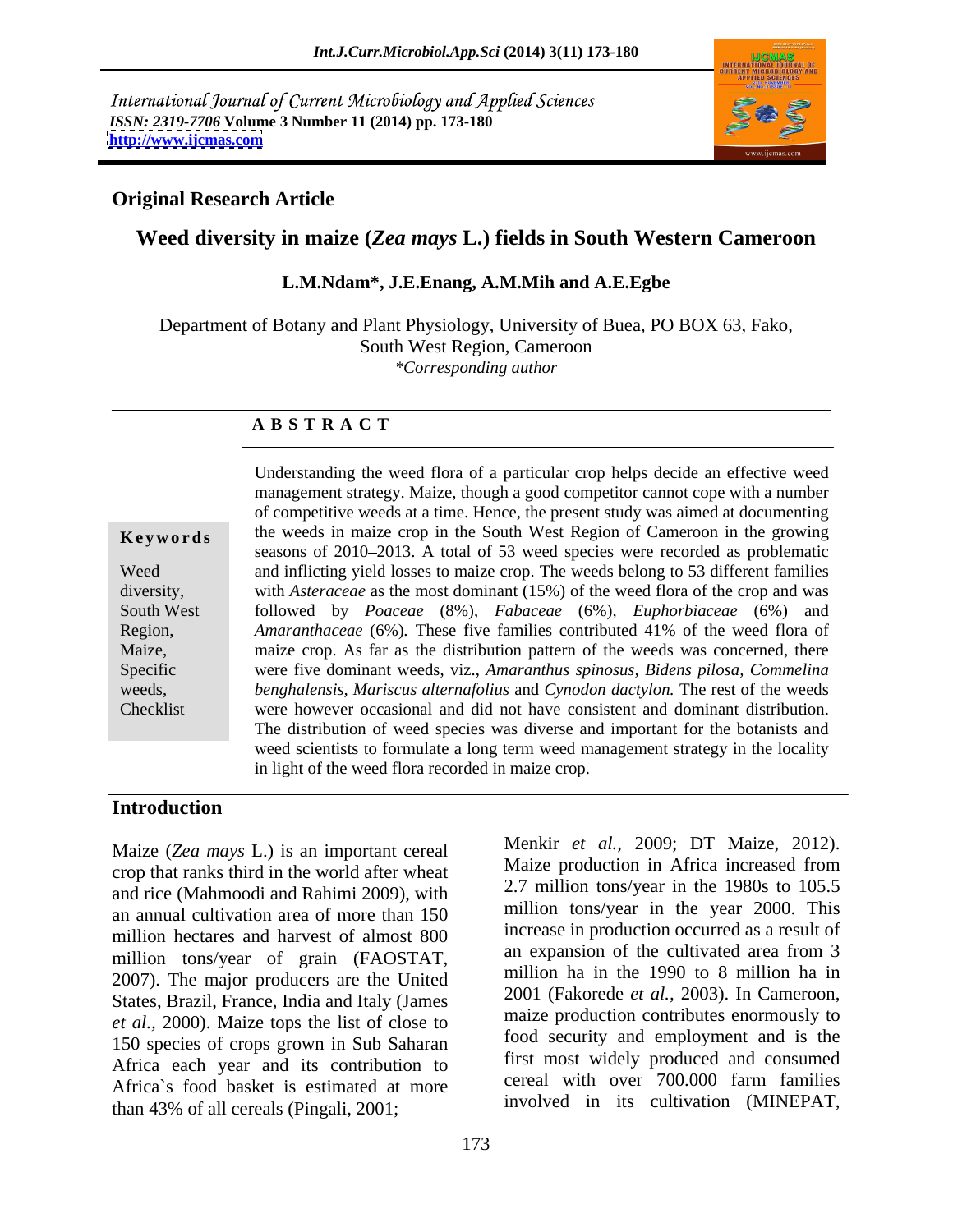2008). The South West region has the highest yield potential for maize production in Cameroon. However, in the Region, in marginal production areas (Haussman *et*  actual average yields of maize are still low *al.,* 2000). Some weeds prevail in particular (1.67 tons/ha) as compared to the potential crop fields uniquely. Before embarking to yields of 6 tons/ha (MINEPAT, 2008). proffer any remedy to a problem, there is Driven by a rapid rise in petroleum prices need to survey, identify and catalogue weed and a rapid global expansion of biofuel production from maize (Cassman, 2007), the price of maize rose by over 50% from 2001– fields. 2007 (FAO, 2008), and the demand for maize is estimated to double in the next half Little information is available in literature century (Gowing and Palmer, 2008). Maize production suffers from a number of in the South West Region of Cameroon. The constraints which include diseases, insect present comprehensive study on weedy pests, decline in soil fertility, environmental species of maize crop in this area is the first degradation and weeds in infestation (DT and highly desirable and crucial in order to

weeds, which are the most important pest groups (Oerke and Dehn, 2004). African soils contain 100 to 300 million buried weed seeds per hectare of which a fraction germinate and emerge each year. Yield losses in maize due to weeds range from 50

pathogens (Oerke, 2005; Ademiluyi and Abegunde, 2007). The competitiveness of greatly as a result of the weed species Mohler, 2000; Hassan *et al.,* 2010). Yield losses due to the parasitic weed, *Striga* 

*hermonthica* can reach 100 % in susceptible maize cultivars under severe field infestation diversity and also to make an observational confirmation of the weeds situation in maize fields.

Maize, 2012). understand their identity and persistence as Worldwide production of maize is reduced work on biology, ecology, ethnobotany and to about 40% due to competition from allelopathy. It was therefore imperative to on the distribution of weeds in maize farms baseline information for future extensive carry out the present investigation.

# **Materials and Methods**

# **The study area**

90% in Central and West Africa (Chikoye *et*  The study area is the South West Region of *al.,* 2002). Weeds are unfriendly as a Cameroon, with an estimated population of consequence of their allelopathic, 1.3 million inhabitants, covering a surface competitive, persistent and pernicious area of 24,923 km² and a population density attributes (Zamam *et al.,* 2011). of about 75 inhabitants/km² (Fig. 1). The Weeds reduce crop yields and increase latitude 4.09-5° N of the equator and production cost by competing for space, longitude 8 and 10ºE of the Greenwich water, light, nutrients and intrinsically acting meridian (MINEPAT, 2008). The mean as alternative hosts of other pests and annual temperature is  $28^{\circ}$ C while the annual weeds is often measured in terms of crop September (Ndam *et al.,* 1998). The relative yield reduction per unit of weed population humidity averages 70–80% while the annual or biomass, and the yield reduction can vary sunshine lies between 900–1200 hours. The (Kumar and Sundari, 2002; Teasdale and Cheek, 1998) making it suitable for area lies within the tropical rainforest belt,  ${}^{0}C$  while the annual rainfall stands at about 2.000 mm, most of which is received between June and soil type is basically volcanic (Cable and agriculture.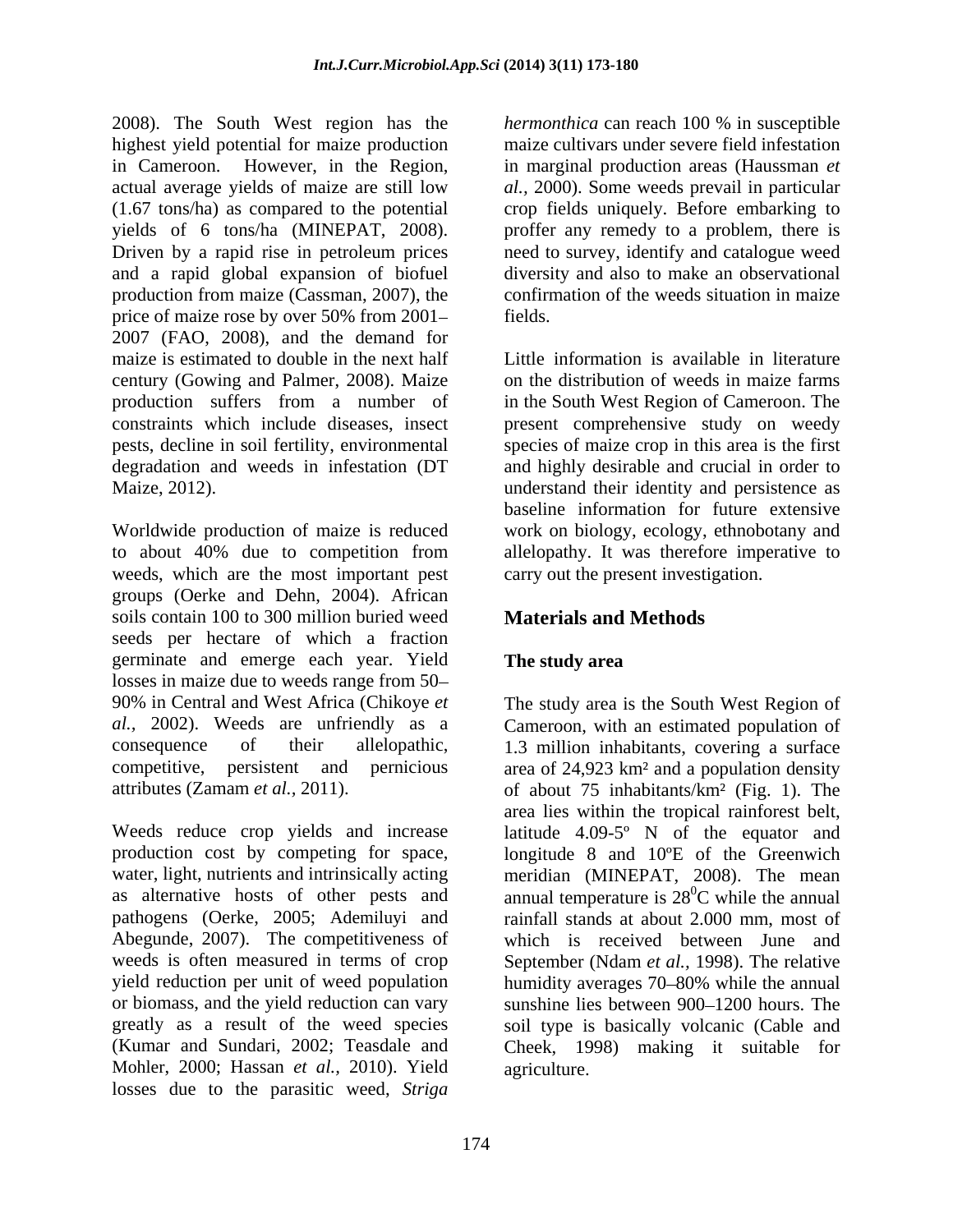Before starting the research work, general from the Regional Delegation of Agriculture

The weed diversity of maize crop fields in the area was studied as per the methods Then 10 farmers were chosen from the 100 described by Rahman *et al.* (2007). Accordingly, the weed survey was done the 100 below- average farmers. Their fields from 2010 to 2013 during the maize crop were sampled for the present of weeds. For growing season. The South West region the actual sampling spots of the field, was divided into 61 agricultural extension systematic sampling was used. The land was zones in all 35 sub-divisions within the six divided diagonally and sampling was done divisions of the region under the National every 5m following the diagonal line. A Support Programme for Maize Production total of six quadrates were taken in each and National Agricultural Extension field and quadrates were 1mx1m. research Programme. The Survey was done Representative weeds in each quadrate were in two stages. During the first stage in 2010, a total of 300 questionnaires were administered to 300 agricultural staff among which were sixty-one Frontline/Zonal Extension Workers of the South West Species collection, preservation and Regional Delegation of Agriculture and Rural Development, who were in charge of the daily follow-up and backstopping of the the daily follow-up and backstopping of the Plant specimens were collected during the farmers involved in maize production in entire period of studies. The collected weeds their respective zones. They were required were preserved in news papers, placed in to indicate the different weeds observed in proper positions and left to completely dry. maize farms in their respective zones and After drying, all the plants were mounted on

The second stage was done from March to first stage. During this period, the authors went to maize crop fields at least twice in a month and later once in a month in 2011 and 2012 2013, respectively. For the selection of farmers whose fields were sampled, The documented specimens were calculated

**Weed survey procedure agricultural extension officer was asked to**  $\alpha$ information about the area was collected 16 smaller areas. Of the 16 small portions, and Rural Development for South West. 32 units, the names of 100 above -average Afterwards, personal reconnaissance visits and 100 below- average maize farmers were were conducted in different localities of the submitted. The 8 and 16 smaller areas were region. numbered. By use of random number tables, divide his zone of operation into 8 equal parts. Each area was further subdivided into each was sub divided into 32 units. From the the first number to appear was chosen. The same process was repeated for the 32 units. Then 10 farmers were chosen from the 100 above- average and another 10 chosen from field and quadrates were 1mx1m. collected. Personal interviews were also conducted with some of the farmers whose fields were visited.

# **Species collection, preservation and identification**

work environment. standard herbarium sheets with proper December 2011 and replicated in 2012 and of the Limbe botanic garden on the basis of 2013. This stage of survey was considered their natural characters with the help of necessary to verify information from the identification keys, flora of South West identification and taxonomy. Weeds were identified on the spot and at the herbarium region and other relevant literature.

# **Species categorization**

stratified random sampling was used. Each by using the Oosting scale (Oosting, 1956).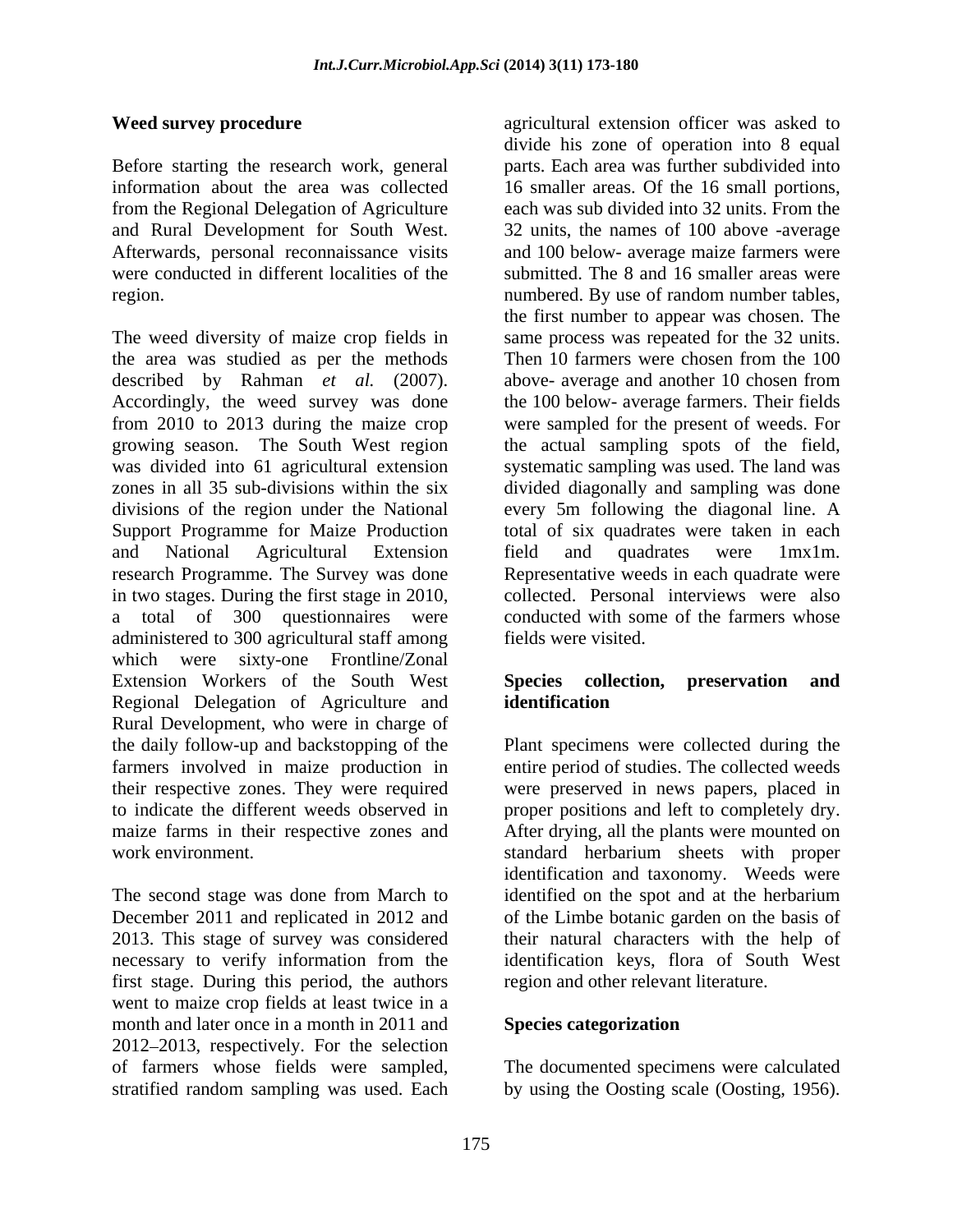Under this scale, the distribution pattern of under heavy shading from the maize crop. the weed flora was made into five varying Commelina benghalensis was found

A total of 53 weed species belonging to 28 angiosperm families were recorded from the study area (Table 1). *Asteraceae* was found to be the most dominant family in the weed flora of the studied crop with a percentage of *Fabaceae* (6%), respectively. The rest of the families with their respective percentages are showed in Figure 2. The documented weed flora along with their botanical names, families and their individual rating on Oosting scales are given in Table 1. The five damaged it will recover quickly. It is a most dominant and widespread weed species highly desirable turf grass in warm most dominant and widespread weed species within the weed communities of maize crop in the study area were *Amaranthus spinosus, Bidens pilosa, Commelina benghalensis,* dactylon. Fongod (2004) recorded similar most of results on a checklist of novious weeds in habitats. results on a checklist of noxious weeds in banana plantations in south western Cameroon. Having recorded the existing weed flora of

extended period of germination, rapid management program. The dominant weed<br>
growth and high rates of seed production species, their families and percent growth and high rates of seed production. The species of *Amaranthus* are considered invasive and noxious weeds. *Bidens pilosa* is an aggressive weed in the study area. This weed was found growing where there was spotted because of having the record of the<br>heavy infectation Well fertilized field seems weed flora in the previous year. heavy infestation. Well fertilized field seems to encourage the weed to grow well, even

categories those are 1. Very rare, 2. Rare, 3. growing in all soil types and altitudes and Infrequent, 4. Abundant and 5. Very seems to tolerate shading. *C. benghalensis* abundant. produces both aerial and subterranean seeds **Herbarium this weed is difficult since it employs** Prepared specimens were deposited in the growth from nodes to producing new plants. herbarium section of the Department of Chivinge (1983) reported *C. benghanlensis* Botany, University of Buea, Cameroon. to be among the most aggressive weeds in **Results and Discussion** *alternifolius* is one of the most invasive (15%) followed by *Poaceae (8%),* significantly reduces crop yield, both *Amaranthaceae, Euphorbiaceae* and because it is a tough competitor for ground *Mariscus alternafolius* and *Cynodon Commelina benghalensis* was found and also reproduces vegetatively. Control of several regeneration strategies such as farming sectors of Africa. *Mariscus*  weeds known, having spread out to a worldwide distribution in tropical and temperate regions. It has been called one of "the world's worst weed" as it is known as a weed in over 90 countries and infesting over 50 crops worldwide. Its existence in a field resources and because it is allelopathic, the roots releasing substances harmful to the crop plants. *Cynodon dactylon* is a fast growing and tough weed, making it popular and useful for lawn and turf, as when damaged it will recover quickly. It is a highly desirable turf grass in warm temperate climates, particularly for those regions where its heat and drought tolerance enables it to survive where few other grasses do. It is also highly aggressive, crowding out most other grasses and invading other habitats.

*Amarantus spinosus* species have an easier to formulate a long term weed maize crop in the locality, it became quite management program. The dominant weed species, their families and percent contribution to the weed flora were also recognized. In addition, the year to year introduction of new species can easily be spotted because of having the record of the weed flora in the previous year.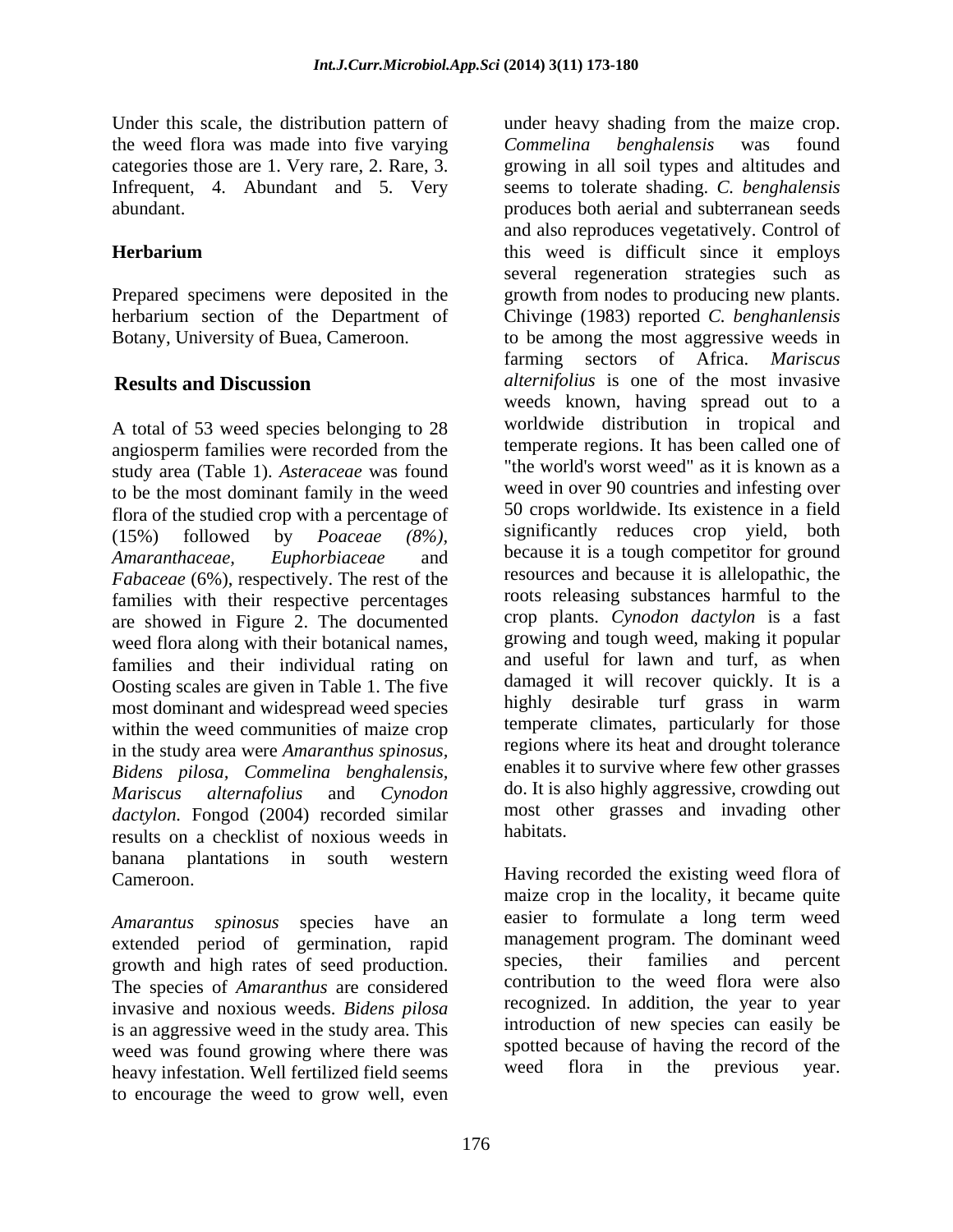



Source: MINEPAT, 2008.



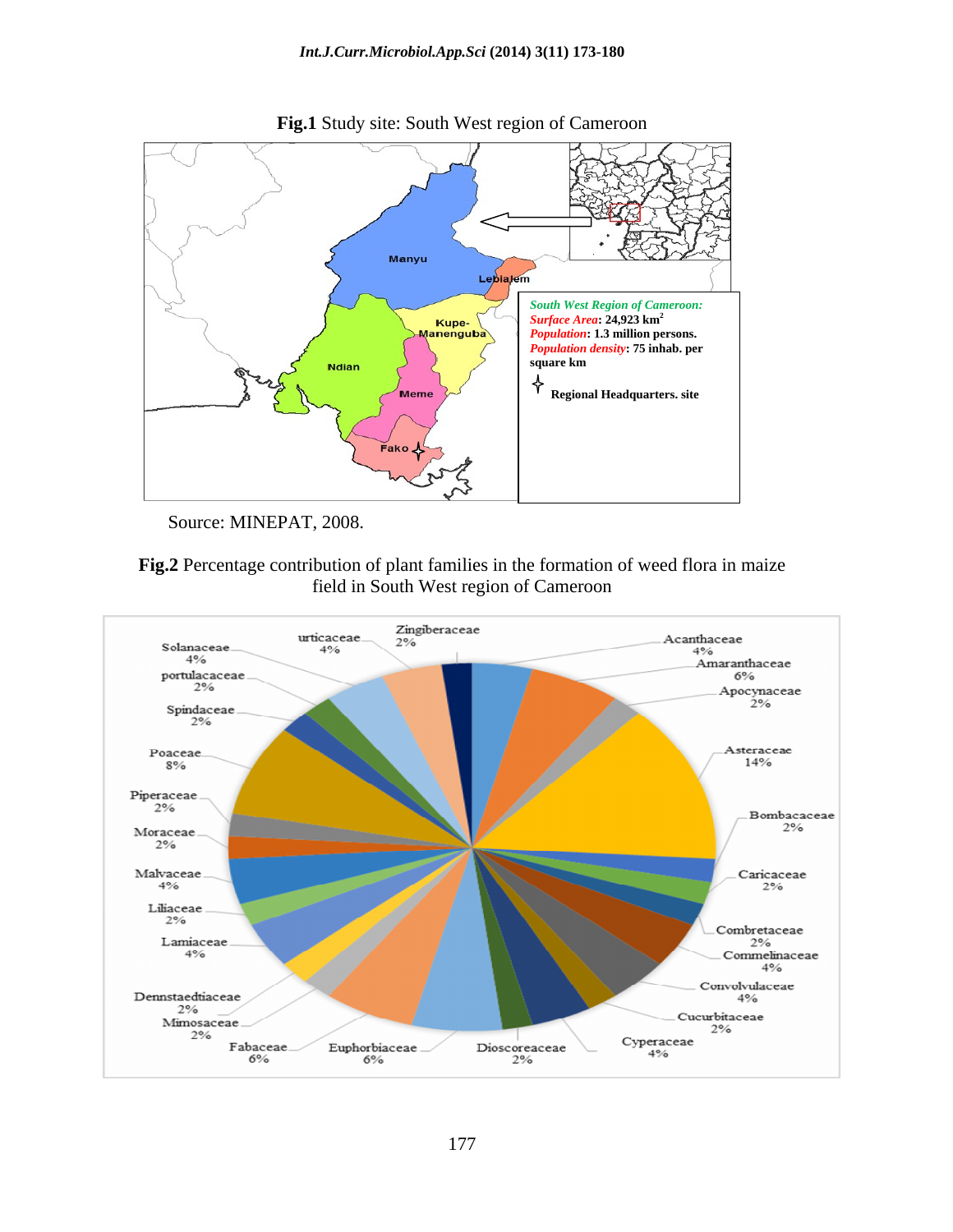|                                                                                 | Cameroon                     |                       |                         |                              |
|---------------------------------------------------------------------------------|------------------------------|-----------------------|-------------------------|------------------------------|
| <b>Weed family/Species</b>                                                      |                              | Life Cycle Morphotype | Mode of<br>reproduction | Abundance<br>(Oosting Scale) |
| Acanthaceae<br>- Acanthus montanus (Nees) T.Aders                               |                              |                       |                         |                              |
| - Lindernia crustaceae L                                                        |                              |                       |                         |                              |
| Amaranthaceae                                                                   |                              |                       |                         |                              |
| - Cyathula prostrate (L) Blume<br>Amaranthus spinosus L.                        |                              |                       |                         |                              |
| - Amaranthus hybridus L.                                                        |                              |                       |                         |                              |
| Apocynaceae<br>- Voacanga Africana (Benth)                                      |                              |                       |                         |                              |
| Araceae                                                                         |                              |                       |                         |                              |
| Colocasia esculenta (L) Scoth                                                   |                              |                       |                         |                              |
| Asystasia gangetica (L) Blume                                                   |                              |                       |                         |                              |
| Asteraceae<br>- Ageratum conyzoides L                                           |                              |                       |                         |                              |
| - Synedrella nodiflora (Gaertn)                                                 |                              |                       |                         |                              |
| Triplotaxis stellulifera (Benth)                                                |                              |                       |                         |                              |
| Vernonia amydalina Del.                                                         |                              |                       |                         |                              |
| Emilia coccinea (Sims) G. Don                                                   |                              |                       |                         |                              |
| - Chromolaena ordorata (L)R. King and H. Robinson                               |                              |                       | S, Sc                   |                              |
|                                                                                 |                              |                       |                         |                              |
| - Erigeron floribundus (Kunth)<br>- Bidens Pilosa Linn.                         |                              |                       |                         |                              |
| Bombacaceae<br>- Ceiba Pentandra (L) Gaernt                                     |                              |                       |                         |                              |
| Caricaceae                                                                      |                              |                       |                         |                              |
| - Carica papaya L<br>Combretaceae                                               |                              |                       |                         |                              |
| - Combretum hispidum L                                                          |                              |                       | S, Sc                   |                              |
| Commelinaceae                                                                   |                              |                       |                         |                              |
| - Commelina diffusa Bum F.<br>- Commelina benghalensis L.                       | A/P                          |                       | S.Sc<br>S, Sc           |                              |
| Convolvulaceae                                                                  |                              |                       |                         |                              |
| - <i>Ipomoea batata</i> (L) Lam                                                 | A/P                          |                       | S, Tu                   |                              |
| - Ipomoea involucrate P.Beauv                                                   | A/P                          |                       | S, Sc                   |                              |
| Cucurbitaceae                                                                   |                              |                       |                         |                              |
| - Momordica charantia I<br>Cyperaceae                                           |                              |                       |                         |                              |
| - Mariscus alternifolius Vahl                                                   | $\mathbf{P}$<br>$\mathbf{P}$ | M                     |                         |                              |
| - Cyperus rotundus L<br>Dioscoreaceae                                           |                              |                       |                         |                              |
| - Dioscorea alata L                                                             | I A                          |                       | S, Tu                   |                              |
| Euphorbiaceae<br>- Phyllanthus amaurus Shumach                                  |                              |                       |                         |                              |
| Acalypha ciliate Forsk                                                          | $\overline{A}$               |                       |                         |                              |
| Manihot esculentus Crantz<br>$\sim$                                             | l D                          |                       |                         |                              |
|                                                                                 |                              |                       |                         |                              |
| Fabaceae<br>Desmodium abdescendens(Sw.)DC var. Abdescendens $A/P$<br>$\sim$ $-$ |                              |                       |                         |                              |
| Centrosema pubescens Benth<br>$\sim$                                            |                              |                       |                         |                              |
|                                                                                 |                              |                       |                         |                              |
| Phaseolus vulgaris L<br>$\sim$<br>Mimosaceae                                    |                              |                       |                         |                              |
| - Albizia zygia(DC) J.F. Macbr.                                                 |                              |                       |                         |                              |

**Table.1** Diversity of weed species associated with maize production in South West region of Cameroon **Cameroon**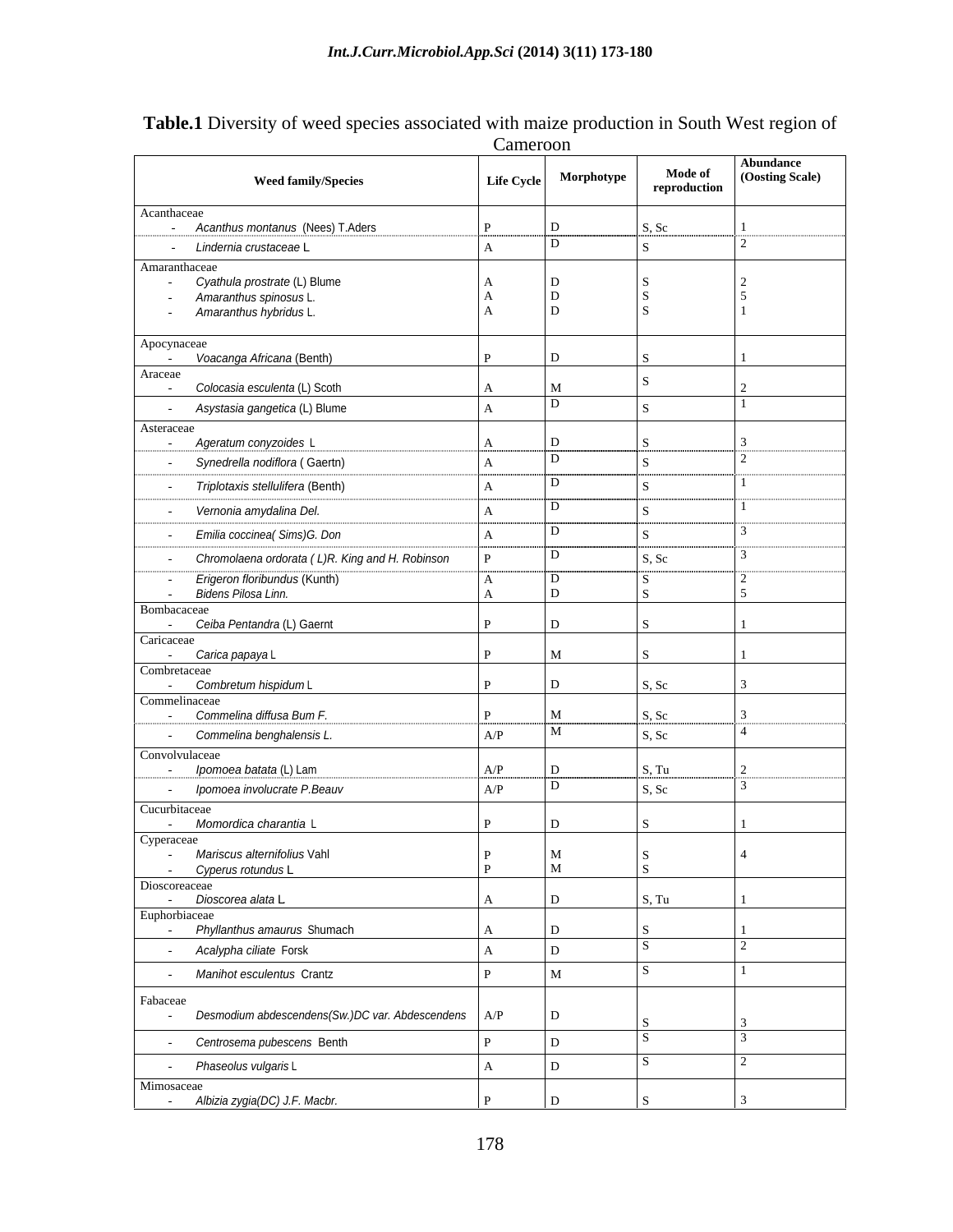| Dennstaedtiaceae                                     |     |                             |  |
|------------------------------------------------------|-----|-----------------------------|--|
| Pteridium aquilinum (L.)Kuhn subsp. Aquilinum        |     | R Sc                        |  |
| Lamiaceae                                            |     |                             |  |
| - Ocimum graticcimum L                               |     |                             |  |
| - Plectranthus aromaticus Roxb                       |     |                             |  |
| Liliaceae                                            |     |                             |  |
| - Gloriosa superb L                                  |     |                             |  |
| Malvaceae                                            |     |                             |  |
| - Sida acuta (L) Burm                                |     |                             |  |
| - Glyphaea brevis L.                                 |     |                             |  |
| Moraceae                                             |     |                             |  |
| - Ficus exasperate Vahl                              |     | $\mathcal{S}_{\mathcal{C}}$ |  |
| Piperaceae                                           |     |                             |  |
| - Peperomia pellucid (L) Kunth                       |     |                             |  |
| Poaceae<br>- Eleusine indica (L) Gaertn              |     |                             |  |
|                                                      |     |                             |  |
| Oplismenus cf bumannii Retz                          |     | . Sc                        |  |
| - Andropogon tectorum Schum<br>- Cynodon dactylon L. |     | S. Sc                       |  |
|                                                      |     |                             |  |
| Sapindaceae                                          |     |                             |  |
| - Paullinia pinnata L                                |     |                             |  |
| Portulacaceae                                        |     |                             |  |
| - Talinum triangulare Jacq                           | A/P |                             |  |
|                                                      |     |                             |  |
| Solanaceae                                           |     |                             |  |
| - Solanium nigrum L                                  |     |                             |  |
|                                                      |     |                             |  |
| - Solanium torvum Swartz                             |     |                             |  |
| Urticaceae                                           |     |                             |  |
| - Fleurga aestuans Linn                              |     |                             |  |
| - Laportea alatipes Hook F.                          |     |                             |  |
| Zingiberaceae                                        |     |                             |  |
| - Zingeber officinalis Schum                         |     |                             |  |

Life cycle: A=annual; P=perennial; A/P=annual and perennial

The results highlighted five dominant and Cable, S., Cheek, M. 1998. The plants of major weeds in maize crop that is a big menace to the plant. The five dominant weeds were *Amaranthus spinosus,Bidens pilosa, Commelina bengha lensis,Mariscus alternafolius and Cynodon dactylon*. biotuels and global tood security.<br>Further studies are required on *Environ Res. Lett.*, doi:, 10.1088/1748alllelopathy, ethnobotany and distribution and quantification of weeds for ecological

Ademiluyi, B.O., Abegunde, C.M. 2007. **181-197.** 481-497. Evaluation of herbicide spray<br>Chivinge, O.A. 1983. Aweed survey of arable programmes and hoeing for weed control in maize (*Zea mays* L.) in a South Western Nigerian location. *Res. J. Agron.*, 1(2): 38–41.

- Mount Cameroon. A conservation Checklist. Royal Botanic gardens, Kew, Pp. 198.
- Cassman, K.G. 2007. Climate change, biofuels and global food security. *Environ. Res. Lett.,* doi:, 10.1088/1748- 9326/2/1/011002.
- management. Gbehounou, G., Ahanchede, A. 2002. **References**<br>
with hand weeding and chemical control Chikoye, D., Manyong, V.M., Carsky, R.J., Response of speargrass (Imperata cylindrical) to cover crops intergrated in maize and cassava. *Crop Prot.,* 19:  $481 - 497.$ 
	- lands in the commercial sector of Zimbabwe. *Zimbabwe Agric. J.,* 1: 39 41.